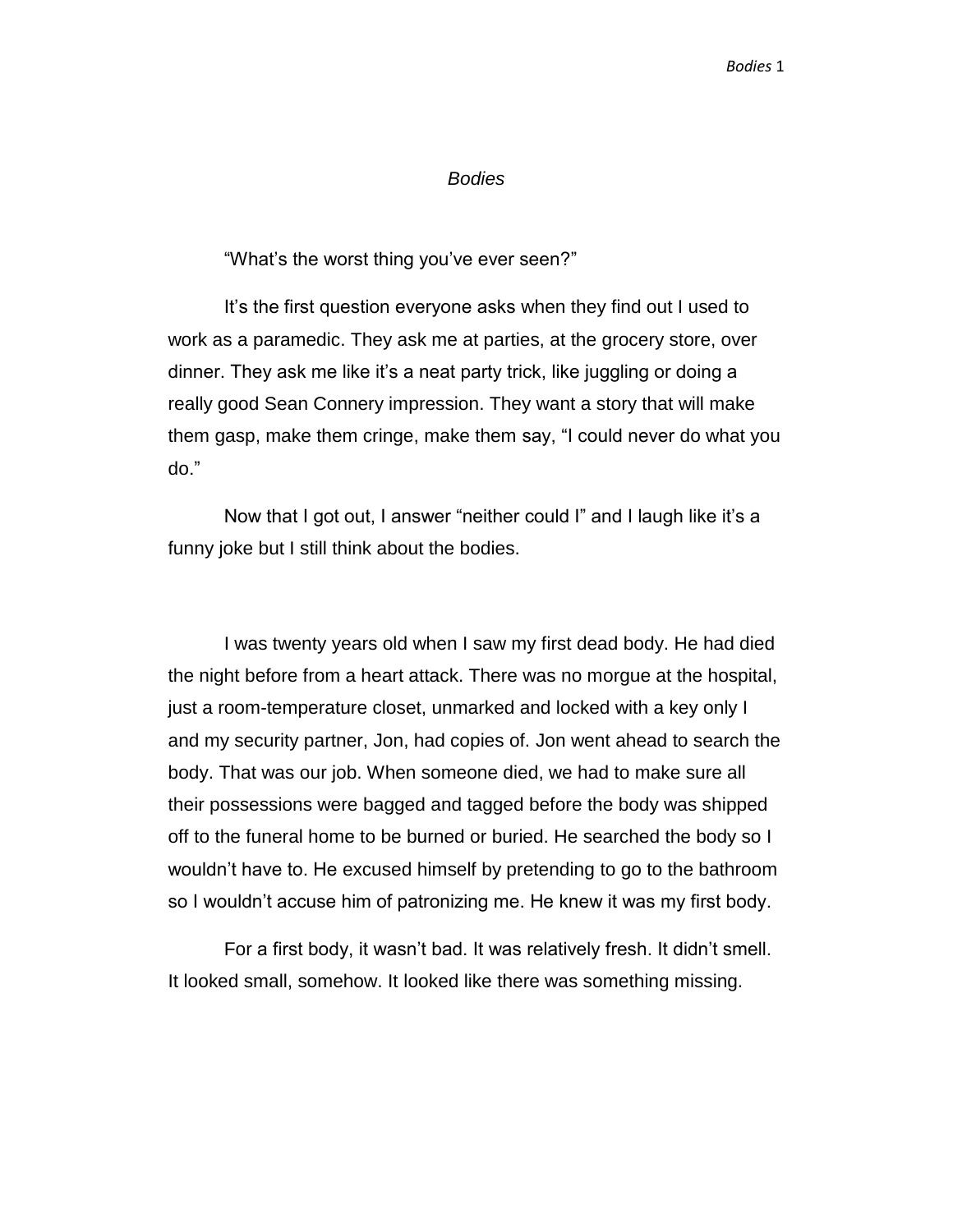I never believed in the concept of a soul until I saw my first body without one.

The second dead body I saw was the opposite in almost every way. Where the man's death was quiet and lonely, the kid's death was loud, and there were people everywhere. I was twenty-two, and I was on a ridea-long with my paramedic stepfather. It was seven in the morning, and the kid had choked on a bite of apple and died. He was so small.

I barely remember what the kid looked like. Instead, I remember the people. Four of us showed up right away, then another crew of two medical personnel, then the fire truck. The kid's mother was crying in the kitchen, holding her other child close. I couldn't do anything except move things out of the way and help get the stretcher. I didn't need to do anything else; my stepfather and his team worked like a well-oiled machine, intubating and hooking up an IO line—they couldn't get an IV, so they drilled through the head of the kid's tibia and flushed out the bone marrow to get access to the kid's bloodstream. Just hours earlier, my stepfather showed me the "bone drill" and said, almost longingly, how he's never had a chance to use it.

The team got a pulse back. I don't remember the moment it happened because it was around the time the kid's grandpa showed up. He was tall and strong, like the old men who swim a hundred laps every morning or jog the stairs at Hawrelak park and put my fitness level to shame. The kid's mom broke down in his arms. I remember her looking desperately at her father and telling him, "It's my fault."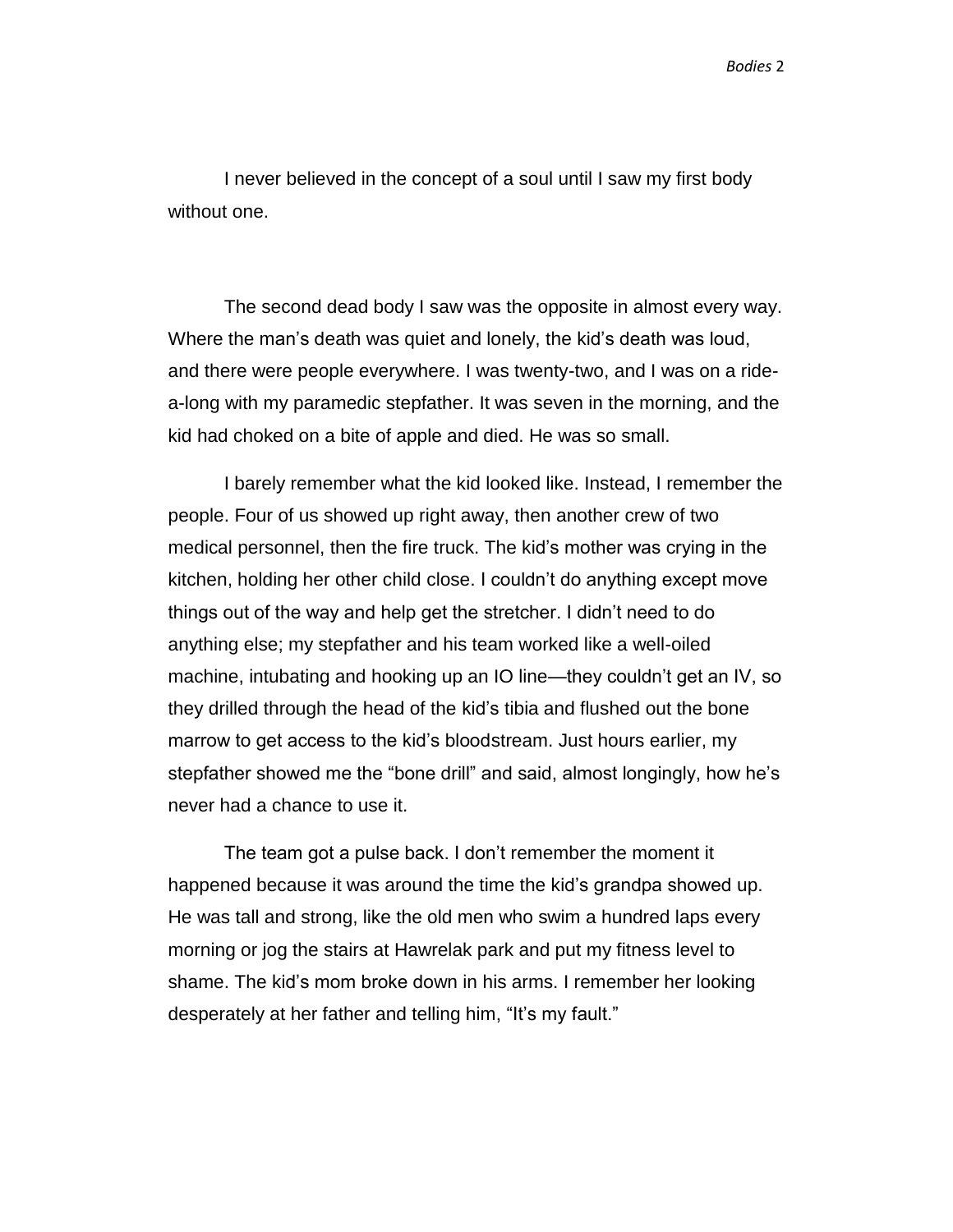It wasn't. It was a freak accident. I hope she knows that now. At the time, all I could do was watch. That was what made me want to be a paramedic. I didn't want to watch. I wanted to help.

They told me the kid survived, but with irreparable brain damage. I hope he's doing well. I hope he's loved.

The third time I saw a dead body, I was a Primary Care Paramedic student. I had my own uniform, my own stethoscope, my own experiences. We were stationed in Devon. It was my last night shift. I was thankful. My preceptor and his partner were unkind people who told mean, bigoted jokes. They scared me, belittled me, and made me so anxious that my mind would fog up and I couldn't think. On that last night, they told me I had failed my practicum, but I wasn't concerned. I was determined to succeed. I would find a new crew to train me.

I didn't feel any pressure when we got called to an acreage out past Hay Lakes. The dispatch notifications rolled in. Nine-echo. Cardiac arrest. CPR in progress. Family on scene.

The Hay Lakes Fire Department was thirty minutes away. It would just be us responding.

We walked in to find the empty shell of a man lying on the floor. I traded off with his son, starting CPR, while my preceptor took over the airway. His partner tried to get IV access and missed the vein. I kept doing CPR. When I felt like I couldn't go on, I asked the man's son to take over for me. Finally, the fire department arrived. I took over the airway. We put in a King LT tube—an advanced airway—and I began ventilating. The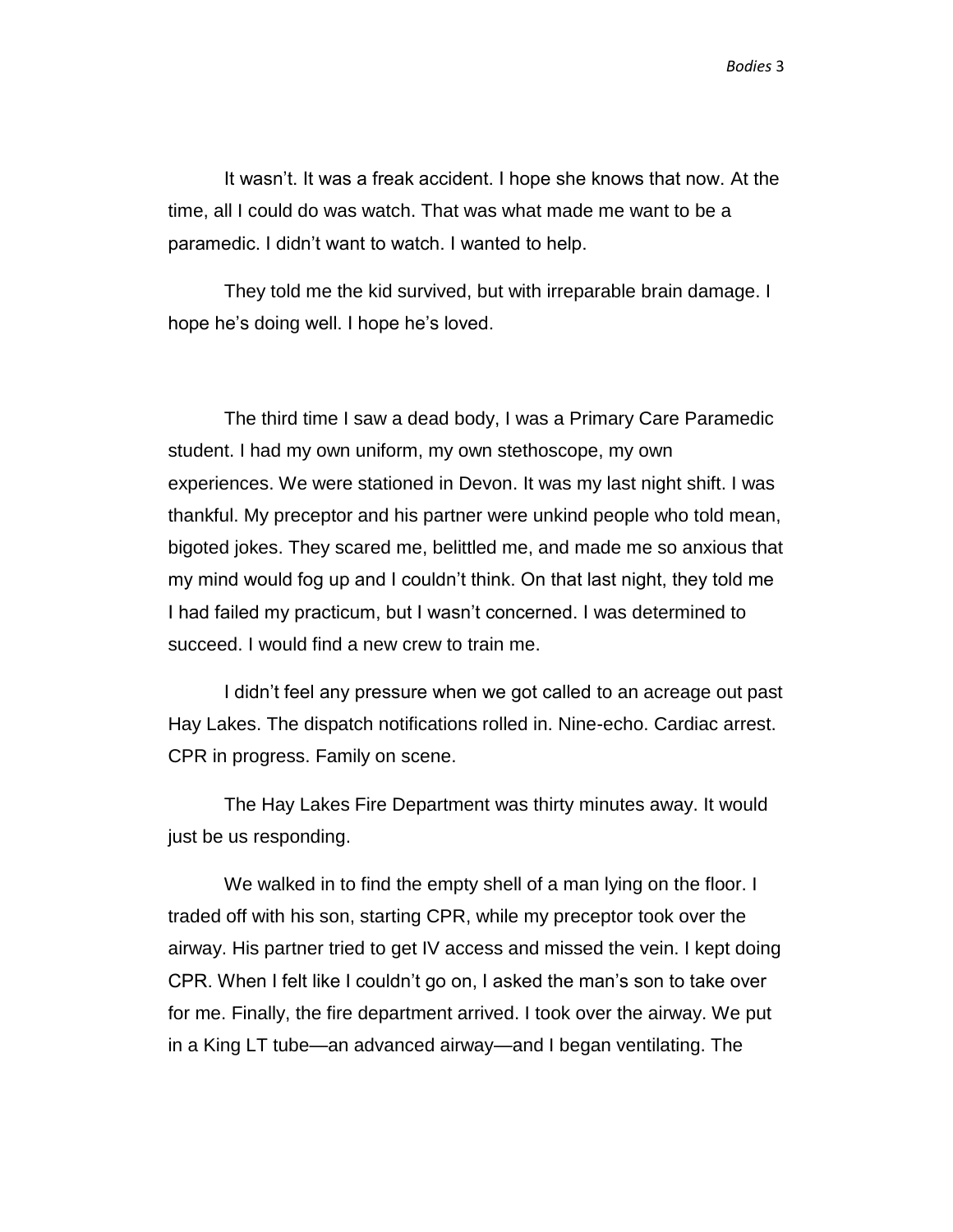medics started pumping drugs into the body. Epinephrine, sodium bicarbonate, D50, another dose of epinephrine. The body began to vomit. It was purple; he had drunk red wine with dinner.

It felt like minutes, but an hour went by since we arrived. My preceptor called the medical officer. He pronounced the time of death as 23:46 and called me over while he notified the family of the death. I took note of what he said, determined to learn something from this man who made me feel so unwelcome in the profession.

My first death notification was also my fourth dead body. It was a father of two young girls. He was so jaundiced and bloated he looked like Homer Simpson. It would have been funny if his daughter's lunches weren't sitting on the counter, packed and ready to go. One of them had a My Little Pony lunch bag. The other one had a Star Wars bag. We were the second ambulance crew on scene, which meant there wasn't much to do that wasn't already being handled by the first crew and the firefighters. I had a look around. I found a fake passport and a bottle of anabolic steroids. The coffee in the pot was still hot. When they called the time of death, the medic in charge sent me to fetch some blankets from the ambulance. We were going to cover the body before we let the family back inside. I left the front door, and was met with a swarm of concerned neighbours and relatives. I pushed past them to grab a stack of blankets. The kids were nowhere to be seen.

"Is he okay?" a neighbor asked.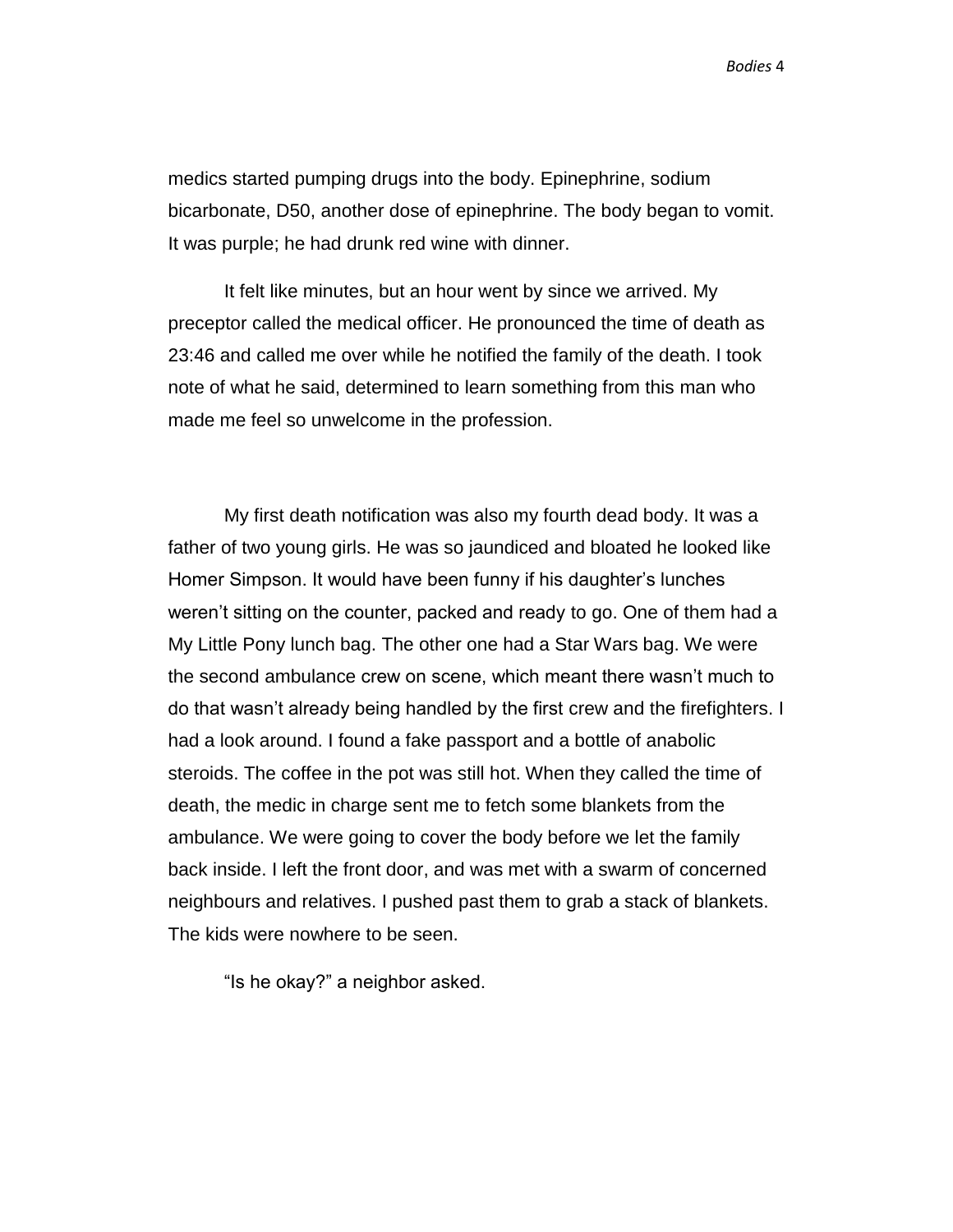"Unfortunately, your neighbor has passed away," I might have said. "We have been doing everything we can, but unfortunately he is not responding to our treatments in the way we had hoped." I definitely said that. They understood that I couldn't give them more information. I went inside. I covered the yellow man with pink hospital blankets. The colours reminded me it was almost Easter.

Then we got back in the ambulance and drove away. We went to the little donut shop on 118<sup>th</sup> Ave and got honey crullers and hot, sharp coffee. It was just another call on just another day, and none of us gave the yellow man another thought.

The fifth dead body wasn't dead yet, but she would be soon. We responded to a palliative care centre on the north side. She was propped up in bed, unmoving, and surrounded by family members. She had a stroke, they said. I asked when they noticed the changes start. They said four days ago. The window of treatment for a stroke is six hours, and this was her third stroke. After the first one, when she still had movement and speech, she signed a document that stated she wanted to die peacefully in her care home. She refused transport to the hospital; they wouldn't be able to do anything to prolong her life.

Her family was aware of this, but, faced with her imminent passing, they changed their minds. They wanted their loved one to go to the hospital.

It's a dangerous notion people have about the hospital. "The Hospital" can heal you. It can bring you back from the edge of death. It will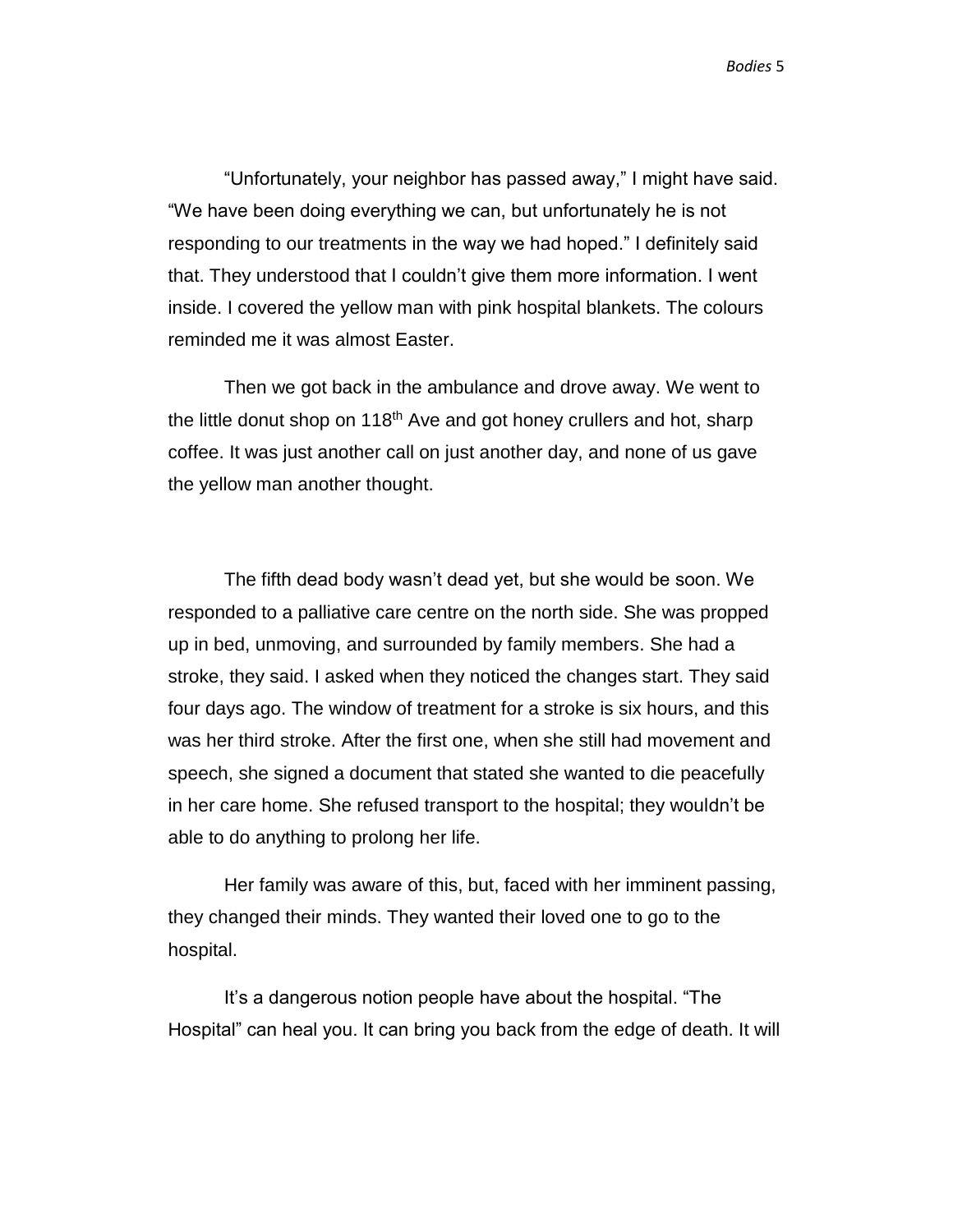make you better. The hospital is just a place. We learned early on that paramedics don't save lives, they only prolong them. If someone is going to die, they're going to die no matter what you do.

This woman was dying. She had been dying for a long time, and it was something she expected and understood. It's never the dying who make demands, it's the living. And so the living demanded we take their dying mother and sister and cousin and aunt away to "The Hospital". My partner was on the phone with our supervisor, caught between the insistence of a terrified family and the legal document signed by the patient herself. In the end, we agreed to transport the patient. She stopped breathing in the back of the ambulance somewhere between Northgate and Downtown. She did not have her family beside her like she wanted, but she had me.

Between the fifth body and the sixth, I went back to school. One of the first things we learned in paramedic school was to always have an exit route planned. On paper, an exit route meant that we were supposed to know where the doors were and not let any potentially dangerous patients or bystanders obstruct our path out. In practice, it meant that our instructors told us to be realistic. "The average career span for a new Primary Care Paramedic is two years," they said. We all lifted our chins defiantly. It wouldn't be us. We would make it.

Some of us did, but it only took me a year before I decided to give university another try. I enrolled in Spanish classes because I had always wanted to learn Spanish. At the end of my first semester, I had my first chance to use my new language skills on the job.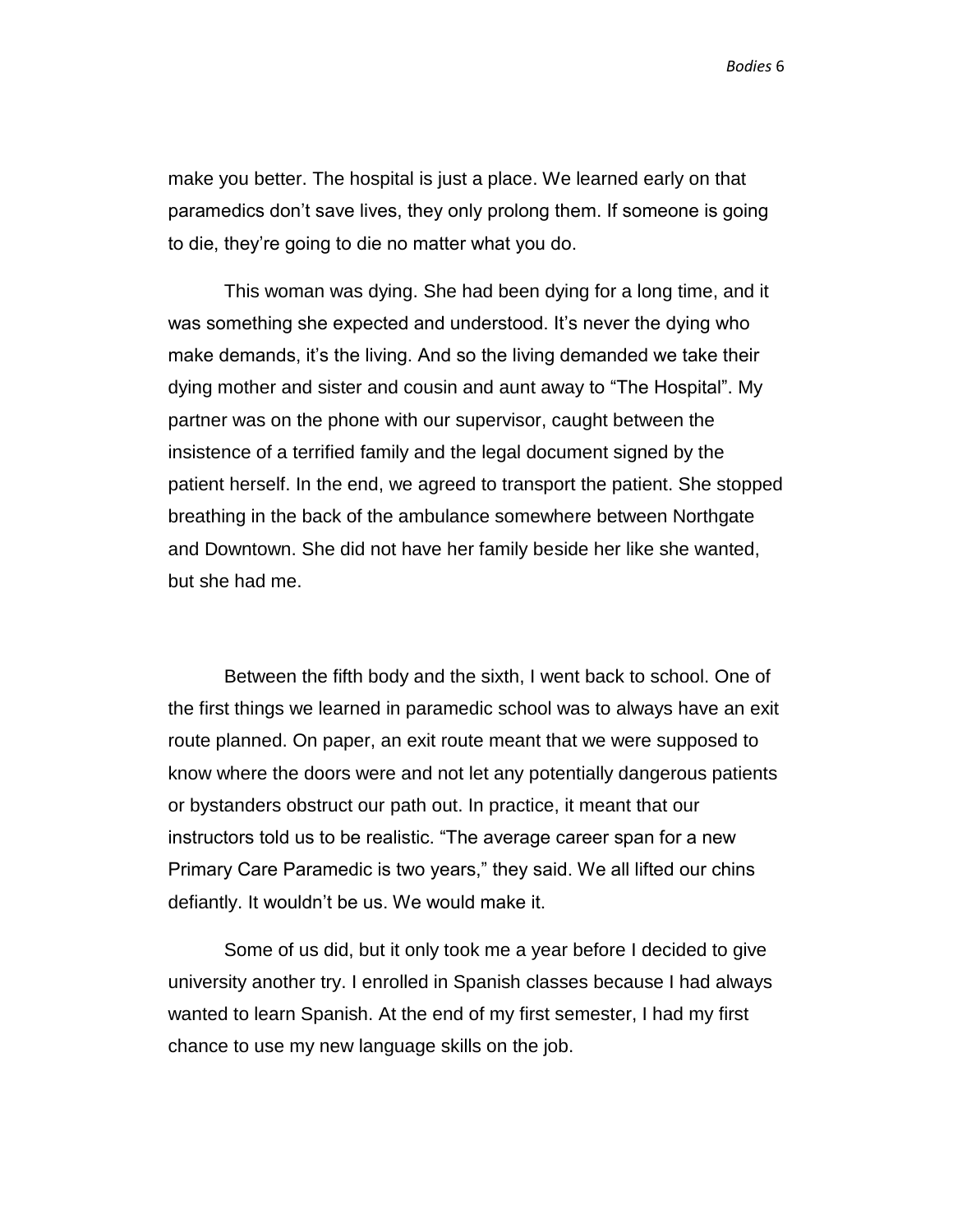It was with the wife of the sixth body. He had passed away so recently that he was still warm to the touch. My partner and I arrived first on scene. He applied the monitor so we could confirm the absence of electrical activity in the old man's heart. Tentatively, he took a pulse at the carotid artery. The old man's body looked like it was asleep. When my partner's back was turned, I took its pulse, too. Then the fire department arrived, and then the police, and then the medical examiner. It is protocol for the police to show up to any unplanned death, but it's still an overwhelming amount of people in uniform to crowd into an apartment in a retirement complex. One by one, I watched the police officers and the firefighters frown and take the old man's pulse.

"Jesus, he's a fresh one," the fire chief said to me.

"You're the fourth person to check for a pulse tonight," I told him. The nurse on-call at the retirement residence appeared through a doorway and beckoned to me. She told me that the man's wife was in the bedroom with their daughter. She didn't speak English, she said, but the daughter can translate. I asked what language she spoke. Spanish, the nurse said.

"Hola," I greeted her. In Spanish, I asked where she and her husband were from.

"Lima," she said. She was kind and spoke slowly, correcting my basic Spanish. I repeated the corrected words back to her, making her smile. I told her I had been to Lima once before and her face lit up. She told me about the beaches she used to visit, and I told her that I went to see a concert in Barranco and I saw a racy exhibition on erotic art at Museo Larco. As my partner packed up our equipment, I struggled to find the words to ask if she would like us to cover the body or if she would like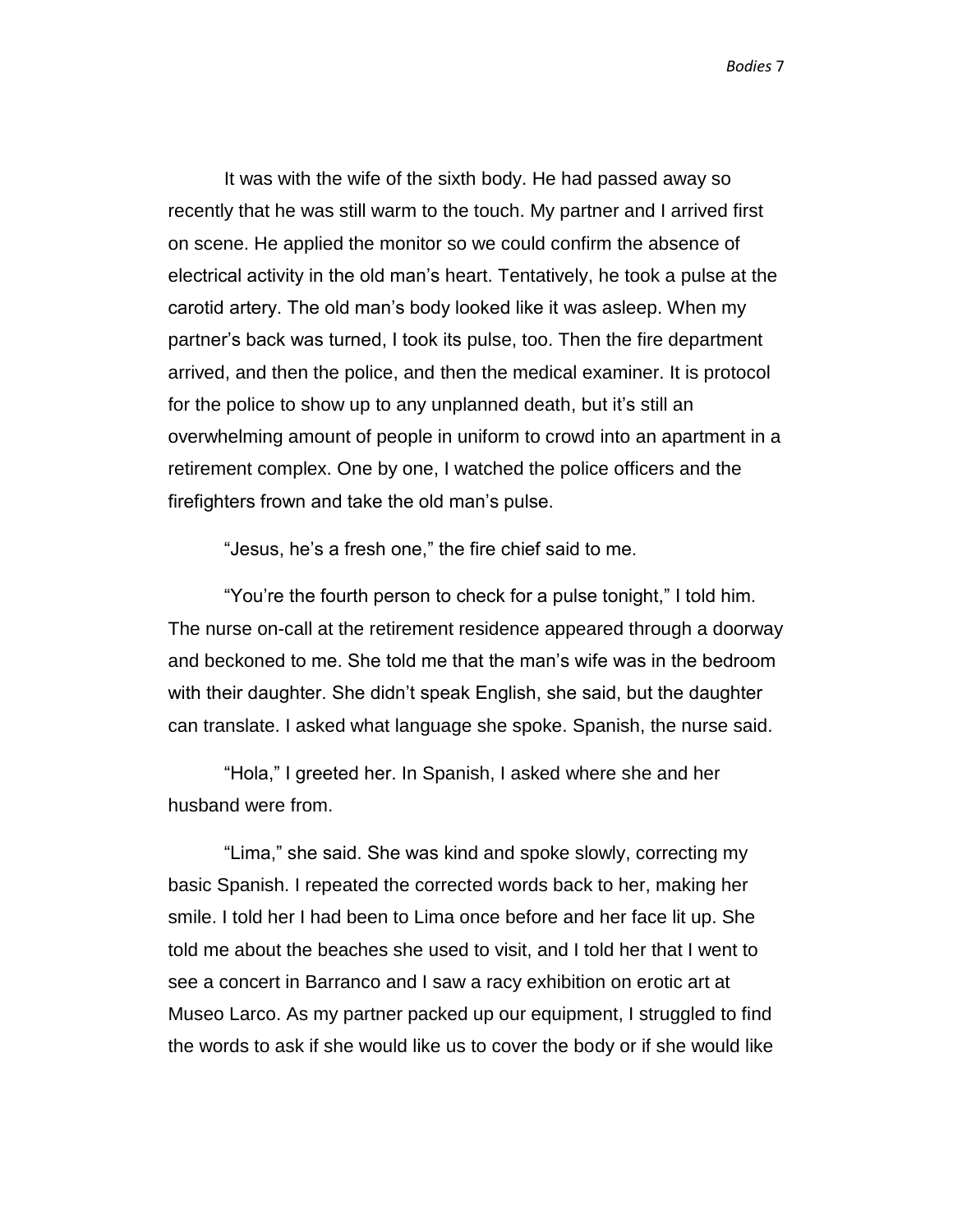to say goodbye to her husband's body face to face. Her daughter translated for me. We all filtered out of the little living room to give the old woman and her husband and daughter their last moments together. I left without exchanging goodbyes. It didn't bother me. It wasn't me she needed to say goodbye to.

On our way down to the ambulance, my partner pulled up the paperwork and showed me the old man's birthday. In three days, he would have turned one hundred years old.

"So close," we agreed. "He was so close."

The seventh body was found face-down in the dirt behind a 7-11. We were on overtime after a long, horrible shift. It was a busy night and I was looking forward to getting home and sleeping away the exhaustion from twelve hours of dealing with intoxicated teenagers and violent dementia patients. We were marked "out of service", headed back to our west end station from the hospital. The only thing that could have stopped us was being the closest ambulance to an active cardiac arrest.

As it turned out, we *were* the closest ambulance to an active cardiac arrest. First on scene, we pulled up in front of the 7-11 and hauled all the equipment we could carry to the construction zone behind the building. The cashier directed us to the body. He didn't look bothered; he'd seen it all before. He was probably thankful this overdose happened outside instead of in the bathroom like they usually do.

We stumbled in our tracks when we saw the body. From the waist down, it looked like he was standing normally. But at the waist, he bowed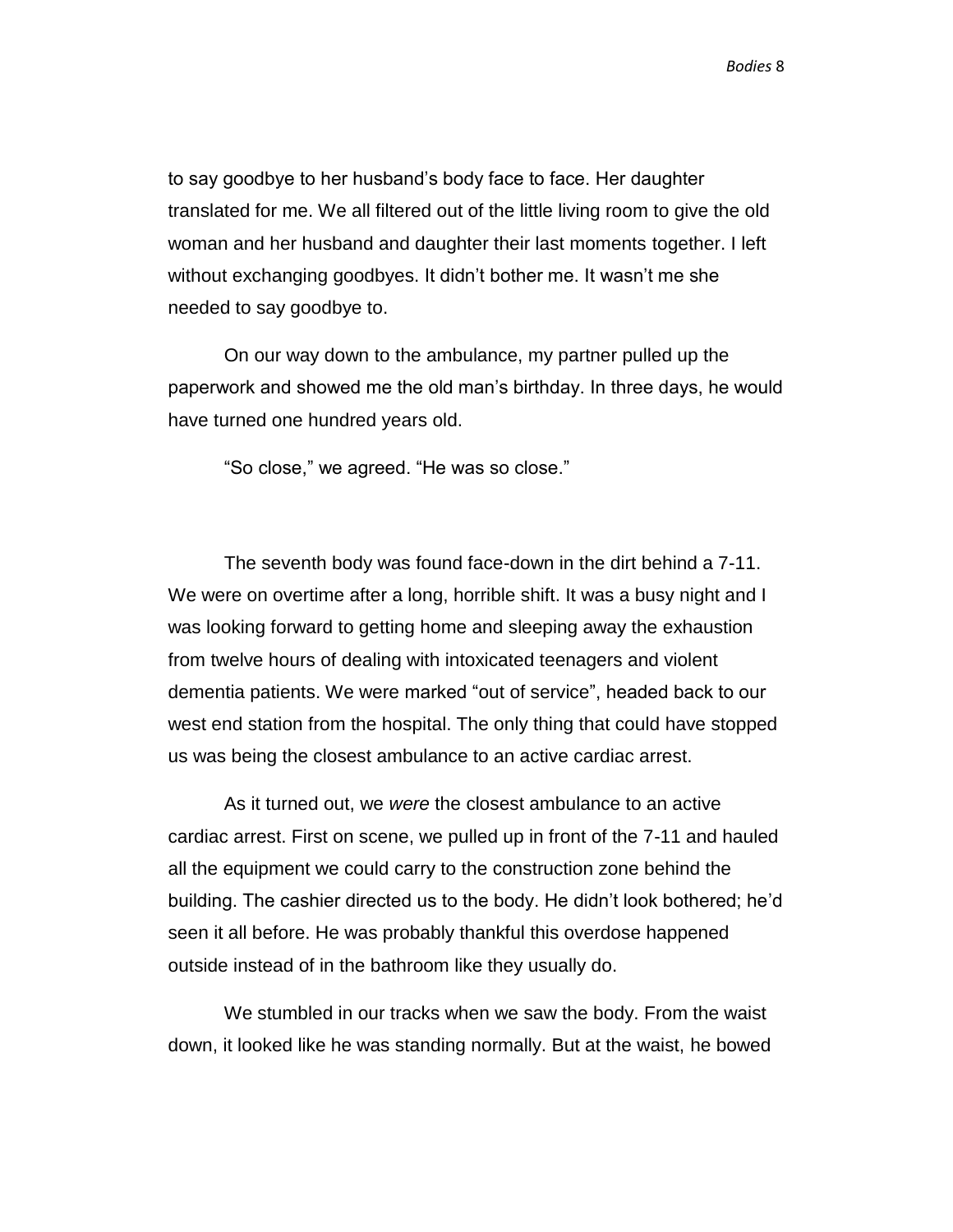so deeply that his face was buried in the pile of dirt, forming a perfect triangle. He looked like Wile E. Coyote after he gets blown up by a stick of cartoon dynamite, flies a hundred feet in the air, and lands on his face, body folding like an accordion on top of him. The body was holding a bottle of pills in one hand and a glass pipe in the other. My partner recovered faster than I did and rolled him so he was flat on the dirt. No rigor mortis had set in, so we started CPR.

Another ambulance showed up and suddenly, it was chaos. Everyone was trying to lead the call. I knelt at the head and ventilated with the bag-valve-mask, losing myself in counting breaths. Squeeze for 1-2-3, release for 1-2-3. I had to jump out of the way when the body began to convulse and spit up chunks of dirt. Bodies do that. They can mimic signs of life so closely that, to the average passerby, a group of paramedics suddenly announcing "He's dead" and stepping away looks like a crime. It was seven in the morning, and people were starting to notice what we were doing. We ended up calling in a supervisor to act as crowd control, telling bystanders to continue on their way. They wanted to watch.

People want to watch tragedy unfold. I can't blame them. Everyone is, to some extent, fascinated with death. It's different when you're a part of someone's death. Sometimes it's unseen, like handing a body over to a funeral home. Sometimes you're the last person a woman sees before she dies. Sometimes you're a moment of respite, of distraction, from the horrible night an old woman loses her partner of seventy years. Most often, you're part of the team that couldn't save someone.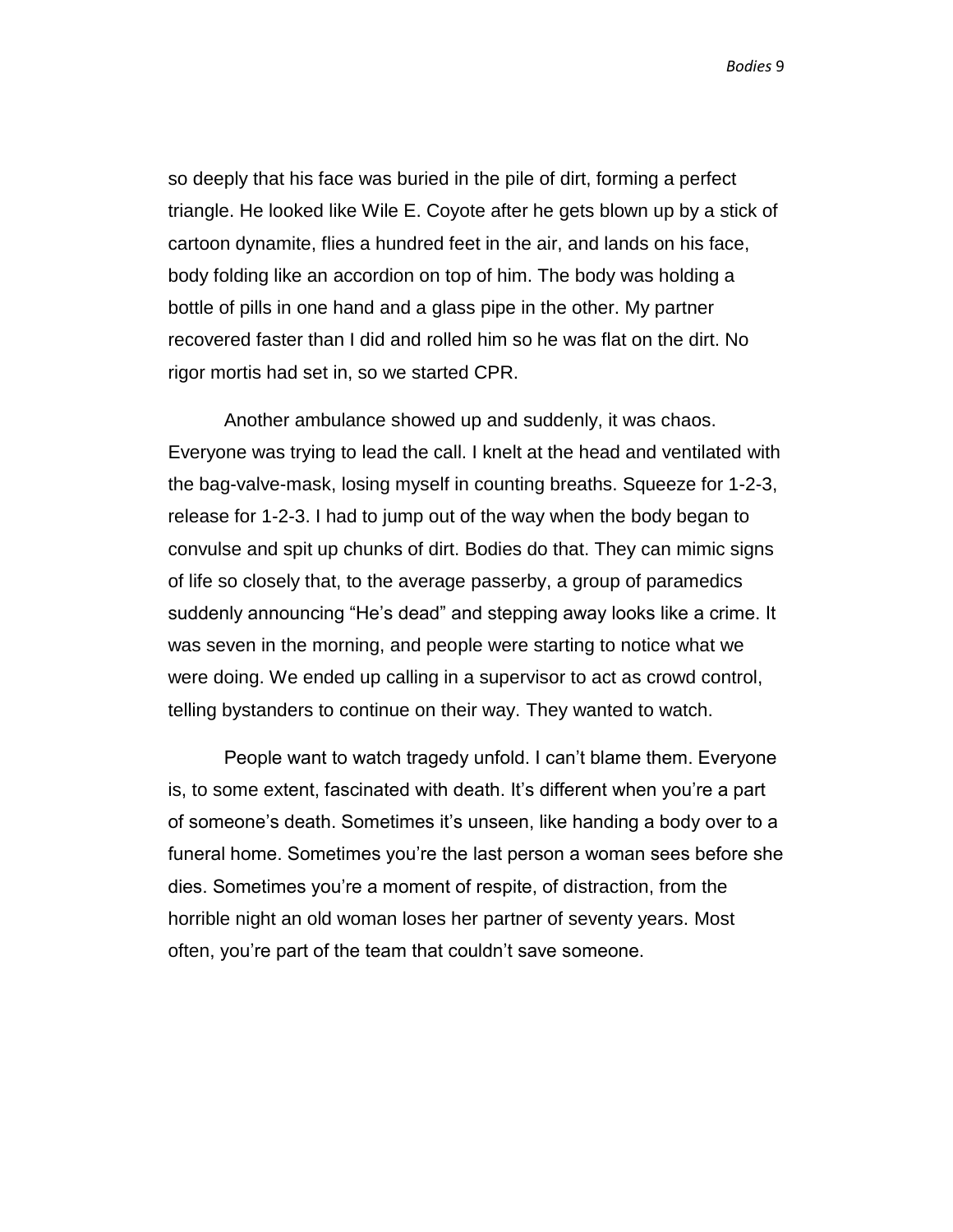"What's the worst thing you've seen?" they ask. There are a lot of things I could tell them. I could tell them about the way a mother's voice breaks as the lifeless body of her child is filled with tubes and needles. I could tell them about holding a stranger's hand as she dies alone, her final wishes betrayed by her family out of fear. I could tell them about a strange, swollen man the colour of sunflowers and his two orphaned children.

I don't.

For years I've told myself that the things I've seen aren't bad enough to write about. I'm not Brad, who has been to nearly every hanging north of the river. Last time I talked to him, he wore it like a badge of honour: "I cut down a kid in that apartment building two weeks ago, and then the next week I cut down his mom." I asked if he was okay, if he needed to talk about it. He laughed at me and told me he doesn't care anymore.

I'm not Peter, who has to urinate sitting down after pulling a premature baby out of a toilet at a mall. "Every time I look down I see the blood," he told me. He wouldn't say anything else about it, but I saw the apprehension on his face when he told me his eldest daughter was pregnant.

I'm not Marta, who opened the back door of her ambulance and found her partner's body lying on the stretcher, IV catheter taped in place in her arm and the scattered, empty contents of her drug pouch— Fentanyl, Morphine, Ketamine, Succinylcholine—piled neatly at her feet. I'm not Carl or Miranda who rushed out to help, whose training took over as they treated their friend's death like just another overdose.